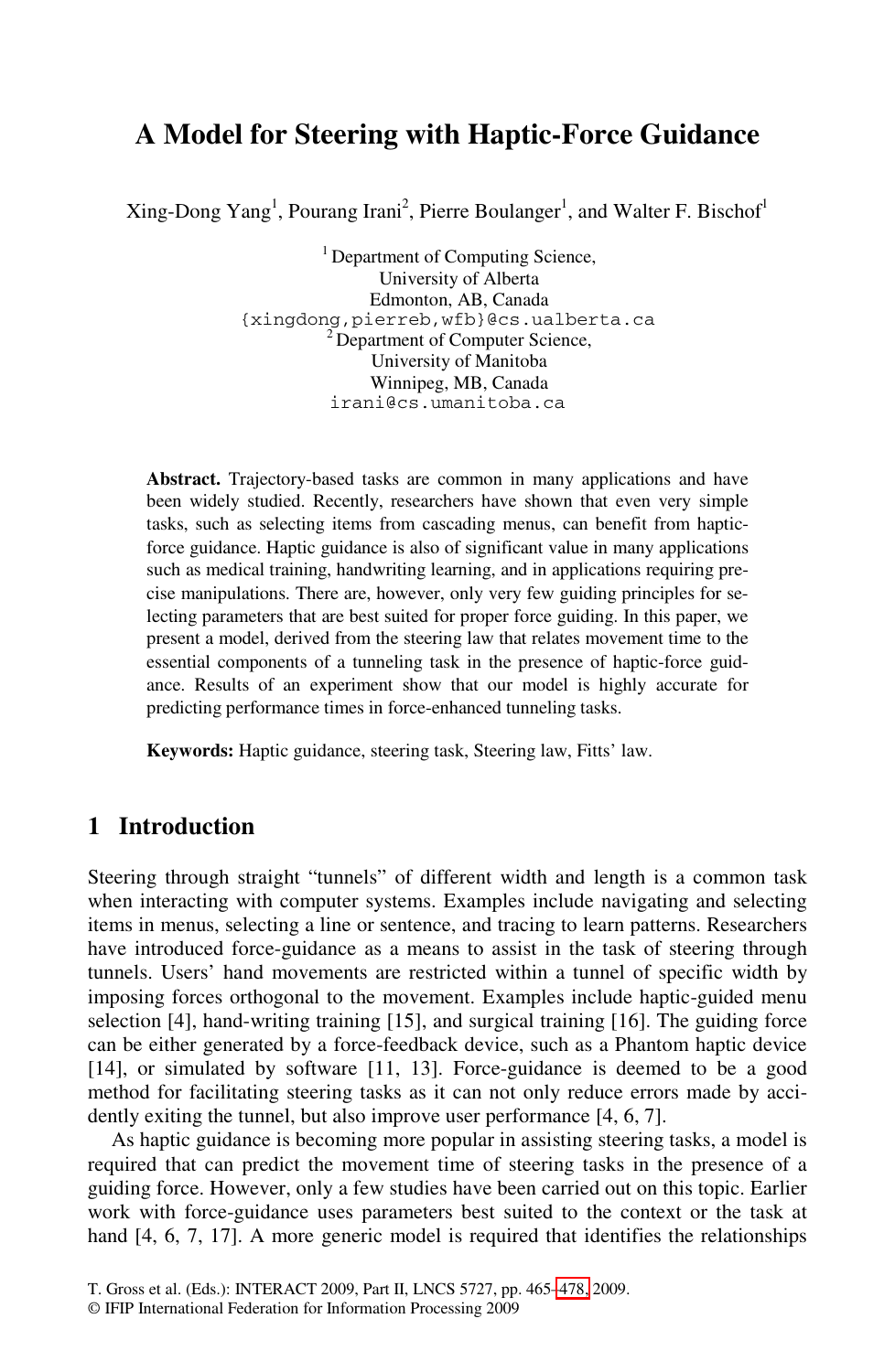governing tunneling with force-guidance and can better guide designers in selecting appropriate parameters for a force-guided tunneling task. Such a model could provide answers to many important questions: Does larger guiding forces always lead to better performance? Does force-guided steering extend from the steering law or does a new law dictate the relationship between parameters involved in force-guided tunneling? Should force-guided tunneling take into consideration the intensity of the guiding force? Does a given device have adequate stiffness to guide a user? Without an answer to these questions, the design of force-enhanced steering interfaces is difficult and will at best remain a task that involves significant trial-and-error work for the practitioner.

In this paper we introduce a new haptic-steering model, which is derived from the Accot-Zhai steering law [1] with the inclusion of factors that influence haptically guided tunneling tasks.

# **2 Related Work**

We discuss prior work describing systems that improve steering tasks with haptic or tactile feedback and also discuss existing models for pointing and steering.

## **2.1 Models for Pointing and Steering**

Fitts' law is a governing pointing and aiming [9]. It serves as a fundamental benchmark model from which other laws have been derived [1, 3]. Fitts' law models the movement time (*MT*) of the selection of a one-dimensional target of width *W* at a distance of *A*:

$$
MT = a + b \log_2 (A/W + 1), \tag{1}
$$

where *a* and *b* are empirically determined constants. The logarithmic term is called the *index of difficulty* (ID). The larger the index of difficulty, the longer it takes to complete the task, and vice-versa.

Fitts' law was adapted by Mackenzie and Buxton [10] for selecting twodimensional targets. The target was a rectangle of width *W* and height *H*. They found that Fitts' law can be adapted by replacing the *W* in Equation 1 by the smaller of two sides of the target. Accot and Zhai [3] demonstrated that the equation below provides a more precise prediction as it considers the effects of both width and height of the target:

$$
MT = a + b \log_2 \left( \sqrt{\left(A/W\right)^2 + \eta \left(A/H\right)^2} + 1 \right),\tag{2}
$$

where ηis a coefficient to weigh the relative contributions of width and height.

In addition to pointing and selection tasks, Fitts' law can also be extended to predict movement time for goal crossing tasks [1, 2], where, the distance *A* and the height *H*  of a goal determine the *index of difficulty* for the task (see Fig. 1 middle). Accot and Zhai stated that the task of navigating through a constrained path or tunnel can be considered as a series of crossing tasks, in which a crossing occurs at small intervals.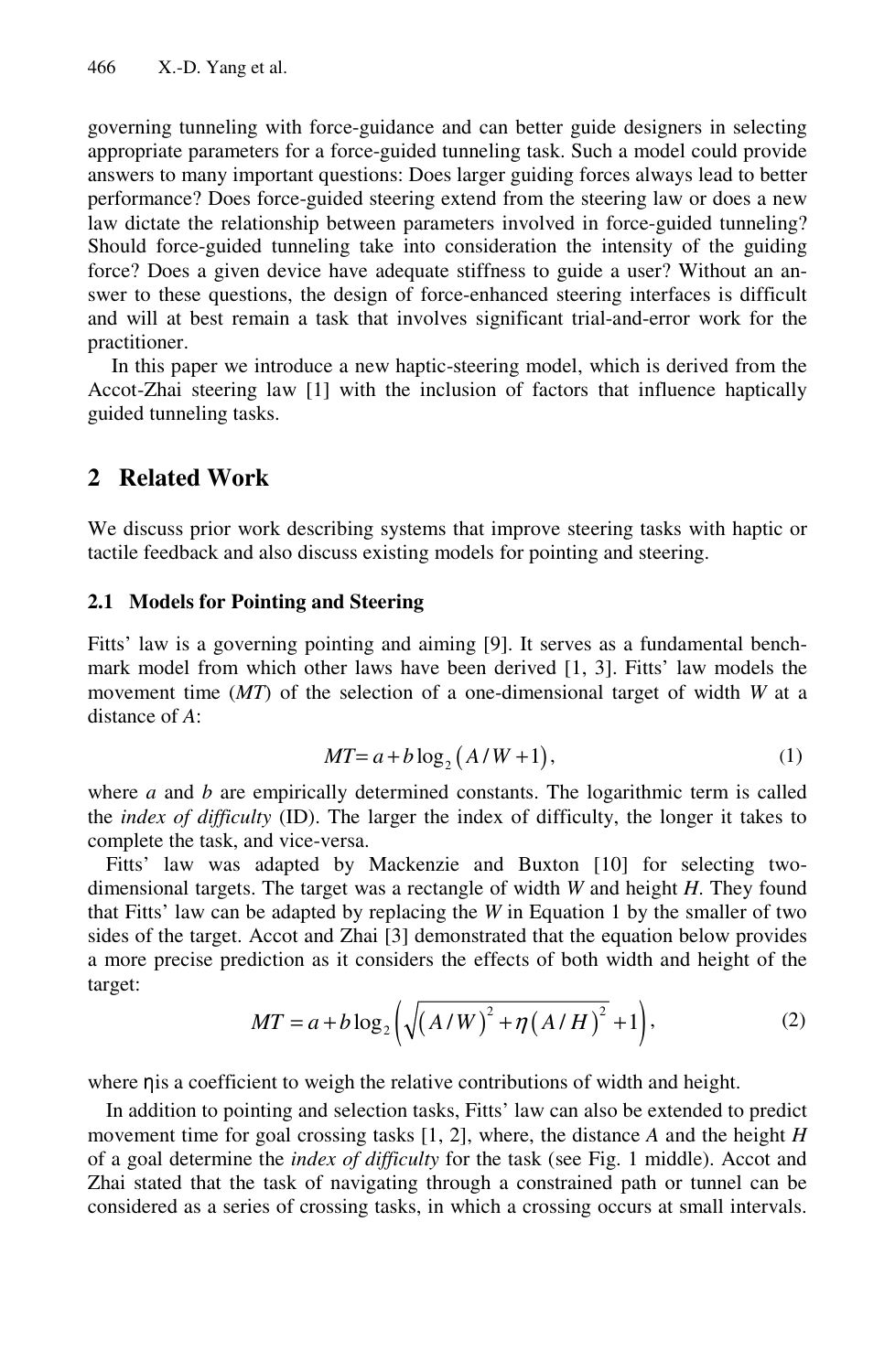Based on the model of goal crossing, they introduced the steering law [1] for modeling performance time of steering through a constrained path, as follows:

$$
MT = a + b \int_C ds / W(s) , \qquad (3)
$$

where  $C$  is the constrained path, and  $W(s)$  is the width of the path at point  $s$ . It has been demonstrated that the steering law is sufficiently general, and, in addition to modeling common trajectory-based interactive tasks such as navigation and selection of cascading menus [4], it can also be applied to locomotion tasks in virtual reality environments [19].

The steering law is valid for paths of any shape with variable length and width. Equation 4 gives a simplified version, which captures the relationship between the variables along a straight path with a constant width. This version of the steering law is commonly used in modeling novel interactive techniques in GUI environments, as most of the trajectory-based tasks in GUI environments involve steering through straight tunnels [4, 8].

$$
MT = a + b(A/W). \tag{4}
$$

Recently, Kattinakere et al. [8] extended Equation 2 for tasks requiring steering in three dimensional tunnels. They showed that, all three dimensions of the tunnel affect task completion time. Their model is expressed as follows:

$$
MT = a + b\sqrt{(A/W)^{2} + \eta (A/T)^{2}} , \qquad (5)
$$

where *A* is the length of the tunnel, *W* is width of the tunnel, *T* is the height of the tunnel, and η is an empirically determined constant determining the relative contributions of *W* and *T*.

#### **2.2 Force-Enhanced Steering**

Research has shown that the performance of steering tasks can be improved by providing users with tactile feedback during the movement along a path. Campbell et al. [5] demonstrated that, while navigating through a circular tunnel, the chance of accidently steering outside of the tunnel can be significantly reduced by providing tactile feedback at the sides of the tunnel. They also showed that, if tactile feedback can be provided along the center of the path, users can perform the task faster. Forsyth and MacLean [7] also showed that, task completion time of a steering task can be improved significantly by providing a guiding force towards the center of a path.

A study by Dennerlein et al. [6] involved moving a mouse cursor using a regular mouse or a force-feedback mouse through a small tunnel, which was placed either horizontally or vertically. The force-feedback mouse generated a guiding force that physically pulled the cursor to the center of the tunnel. They showed that task completion time can be improved significantly with force-guidance. They also revealed that, without force-guidance, it took longer to steer through vertical tunnels than horizontal tunnels, whereas with force-guidance the speed difference between vertical and horizontal tunneling was reduced. They also demonstrated that the steering task assisted by force-guidance can be modeled using Equation 4.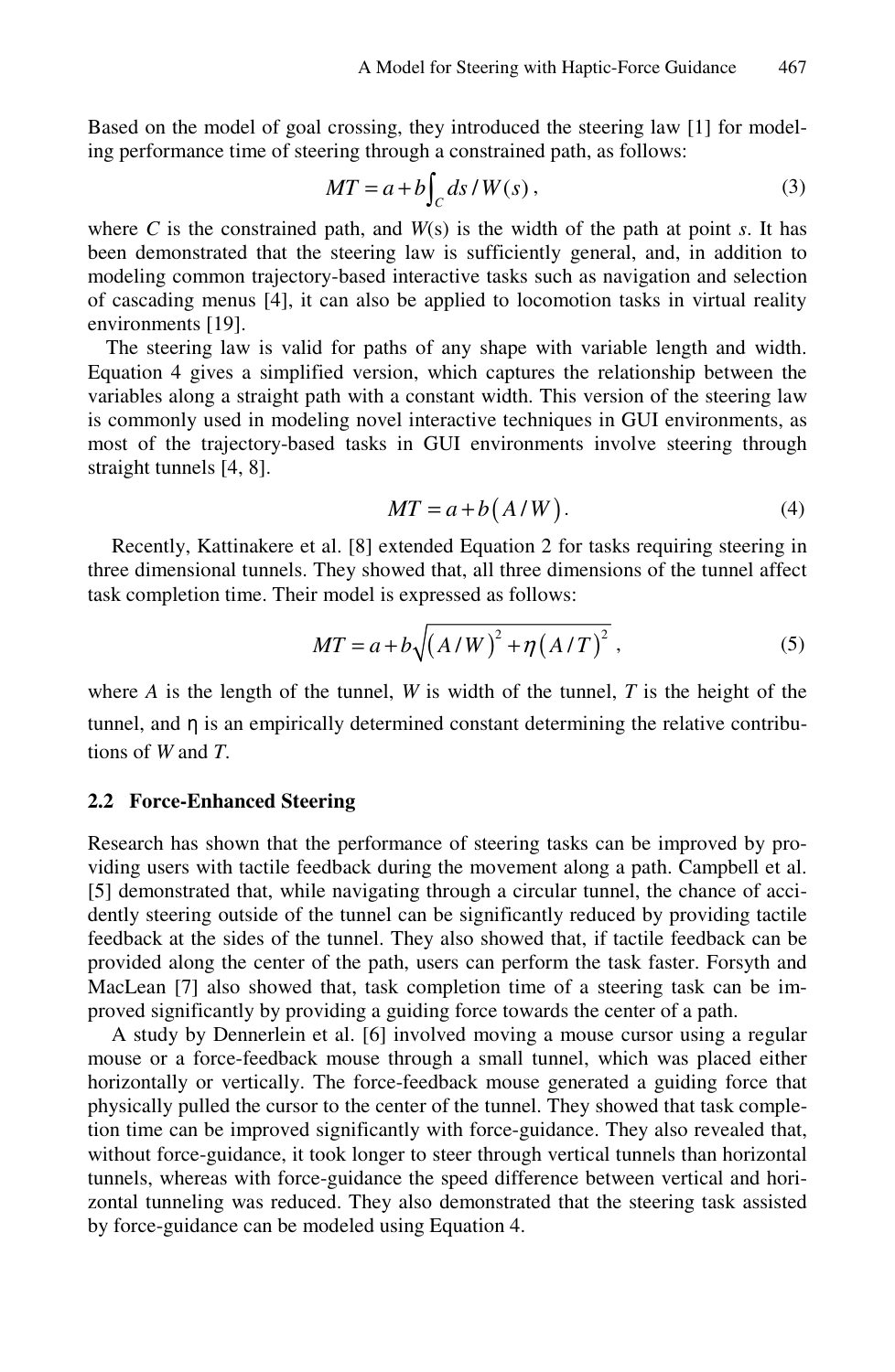Similarly, Ahlström [4] showed that the task of navigating a force-enhanced cascading menu can be modeled using Equation 4. The guiding force was simulated in software. For items with no submenu, the guiding force pushed the mouse cursor to the center of the path. For the items with a submenu, the force pushed the mouse cursor towards the submenu. Ahlström's study showed that force fields can decrease menu selection times by 18% on average.

Although [4] and [6] show that force-enhanced steering tasks can be captured using Equation 4, they do not include relevant parameters such as the stiffness of the haptic device or the strength of the guidance force. If these are to be used in haptic guidance systems, a model is necessary that includes these parameters. In the next Section, we describe the derivation of a haptic-steering model based on the steering law.

## **3 Model of Force-Enhanced Steering Tasks**

Force-guidance is based on the premise that deviations from a central path are pulled back to the center of the tunnel. This reduces inadvertent deviations from the tunnel. Furthermore, users are required to spend extra effort to get out of the tunnel. Conceptually, this form of force-guidance has an effect similar to increasing the width of the tunnel. Therefore we propose an initial model that is inspired by the steering model discussed above. In our model, the guiding force is assumed to increase the width of the tunnel. For the steering task, we first propose a model for the *goal crossing* task. Our model for force-enhanced goal crossing task is expressed as follows:

$$
MT = a + b \log_2 (A/(W + \eta \times F) + 1), \qquad (6)
$$

where  $F$  is the intensity of guiding force, and  $\eta$  is an empirically determined constant to adjust the effect of *F,* which is relatively small compared to *A* and *W*. While this derivation seems straightforward, there are several elements that do not make this model practical. For instance, in most force-guidance systems, the magnitude of the guiding force is variable: It varies as a function of deviation distance from an ideal path (possibly the center of the tunnel) [17]. To make the model practical, one needs to have a priori knowledge of *F*, which is difficult to obtain as it varies the magnitude of the force, as applied by the user using the system. We thus replace force magnitude by the spring stiffness *S* to represent the intensity of the guiding force. For a given deviation a higher *S* results in a stronger guiding force. The *index of difficulty* for the haptic guidance system can be formulated as:

$$
ID = \log_2(A/(W + \eta \times S) + 1), \tag{7}
$$

where *S* is the stiffness of a virtual spring. Similar to  $\lceil 1, 8 \rceil$ , we break the tunneling tasks into a series of *N* goal crossing tasks. For each goal crossing task, the width of the goal stays the same while the distance between goals is *A*/*N*. As *N* grows infinitely, the task becomes a steering task. Using a first-order Taylor series to approximate the *index of difficulty* for the *N* goal crossing tasks, we obtain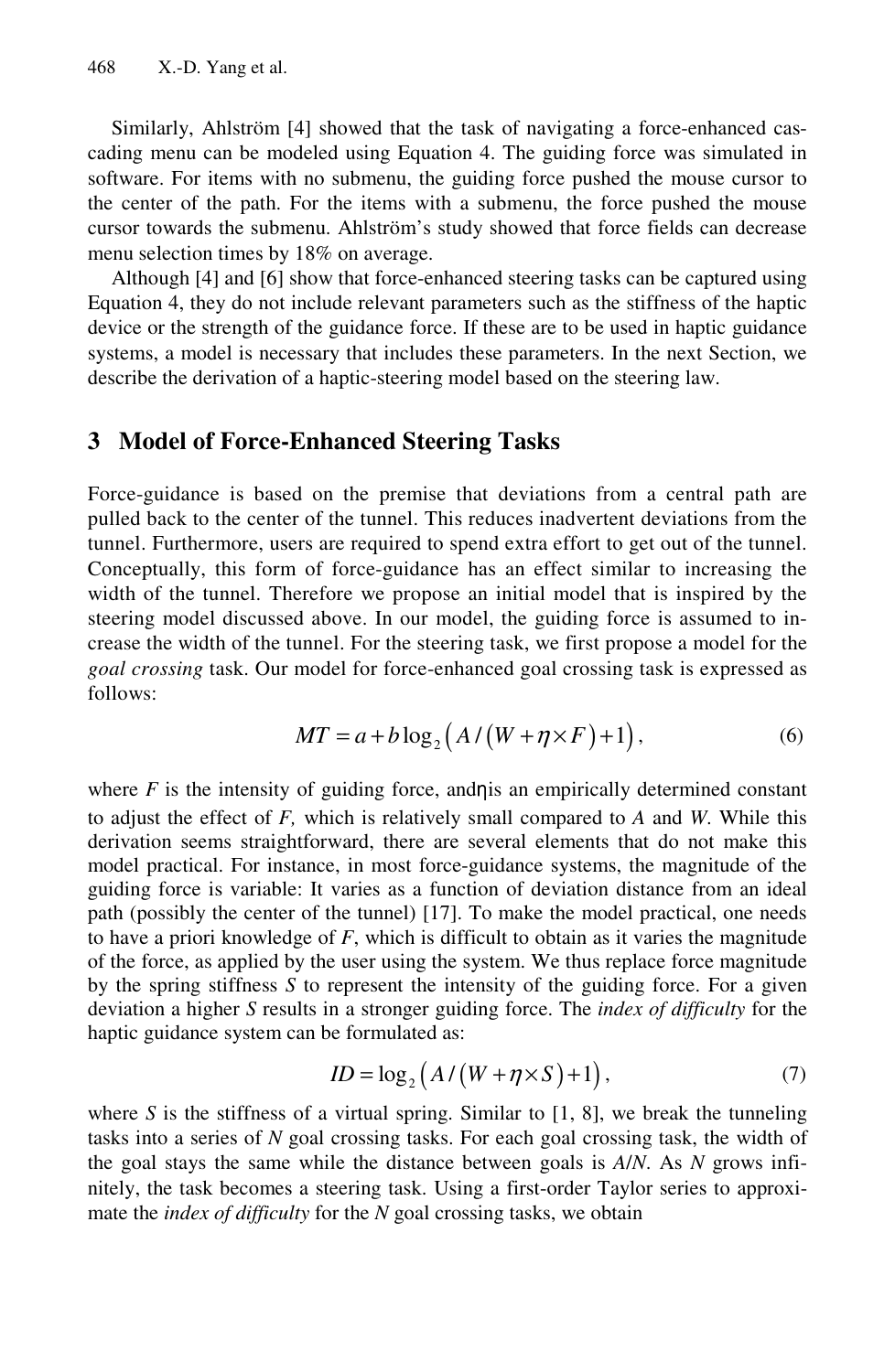$$
ID = \lim_{N \to \infty} ID_N = \frac{1}{\ln(2)} A / (W + \eta \times S).
$$
 (8)

This leads to our model of the *force-enhanced tunneling* task as

$$
MT = a + b\left(A/\left(W + \eta \times S\right)\right). \tag{9}
$$

In the remainder of the paper, we describe a series of experiments to validate the proposed model. Through these studies, we also gain insight into user performance patterns with respect to the intensity of guidance force, an aspect that has been unexplored in previous work.

## **4 Apparatus**

The experiments were run on Intel Duo Core 1.66 GHz CPU with 1 GB RAM. Forceguidance was provided by a PHANToM Omni force-feedback device. The experimental interface was displayed on a 17-inch 1280×800 LCD monitor. Participants placed their dominant hand on an armrest. The height of the armrest was sufficient to raise participants' wrists to a comfortable height for manipulating the stylus. Participants were asked to hold the stylus of the PHANToM device like a pen and to perform the crossing and the steering task while the pen was allowed to slide on a plastic panel (see Fig. 1 left). The buttons on the stylus were programmed for participants to control the experimental procedure with the index finger. The test system was developed in C++ using OpenGL. The haptic guidance was implemented using the Open Haptics toolkit from SensAble Technologies [14].



**Fig. 1.** Left: Experiment settings. Middle: 2D crossing task. Right: 2D tunneling task.

# **5 Haptic Guidance**

Force-guidance was provided by the PHANToM Omni device in a passive constraint manner. The guiding force was triggered when the stylus end-effector deviated from the ideal trajectory, i.e. the middle of the tunnel, and the end-effector was dragged back to the ideal path. As in most passive force-guidance systems [17], the magnitude of the guiding force varied proportional to the distance between the end-effector and the ideal path, i.e. the force magnitude increases as the distance from the center of the path increased.

The direction of the correction force was calculated by projecting the position of the end-effector onto the central path of a tunnel. The goal was to guide the user's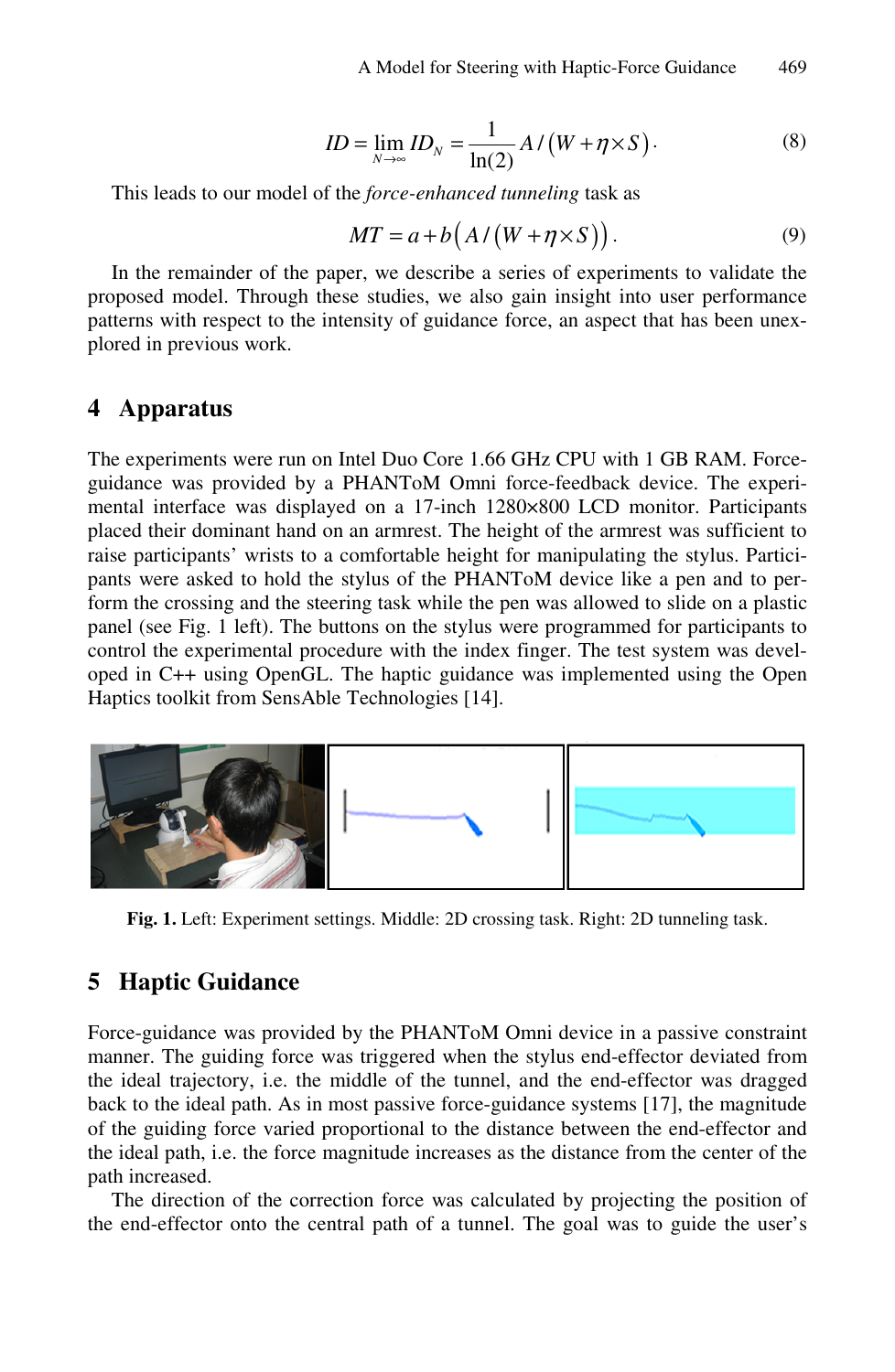hand to the nearest point on the central path. Force magnitude was computed by applying Hooke's Law, *Magnitude*  $(F) = S \times D$ , where *S* is the stiffness of virtual spring, and *D* is the distance between end-effector position and the target position on the central path. We also added a damping system to mitigate buzzing [17].

# **6 Experiment 1: 2D Goal Crossing with Haptic Guidance**

We first ran a pilot study to validate that Equation 6 works for a crossing task (see [8]) while haptic guidance is provided. If it is valid then we generalize it to the haptic steering model. The task required participants to move a cursor to cross two vertical goals of various heights. The goals were rendered with a width of two pixels. We provided a guidance force throughout the entire trial so that the guidance was available not only when the cursor crossed the goals but also when it is occurred at any position during a trial.

# **6.1 Participants**

Three volunteers participated in this study. The participants were male and between the ages of 20 and 23. All were right-handed. Only one had previous experience with the PHANToM Omni device.

# **6.2 Procedure**

Participants were asked to hold the stylus of the PHANToM Omni like a pen, and to move the stylus from left to right to move the cursor, which was rendered as a pen (see Fig. 1 middle), to cross the two bars. User trajectories between the two goals were displayed with a line.

To start a trial, participants were required to place the cursor inside a start region located to left of the start bar (left bar). The region rendered in red, was 5mm wide, and had the same height as the piecewise goals. Once the cursor was in the start region, participants clicked the barrel button on the stylus to indicate they were ready to proceed. The start region then turned green suggesting that the participants could begin. For a successful trial, both bars needed to be crossed from left to right. For instance, a participant who overshot a bar without crossing it, had to back-track to the left of the bar and repeat the crossing for that goal.

A trial started as soon as the start bar was crossed, and ended as soon as the end goal was crossed. Trials were presented with different heights and distances. We also varied the magnitude of the guiding force at four levels. Since humans have a relatively poor sensitivity to changes of force magnitude [18], we displayed the levels of guiding force both haptically and visually. When displayed visually, the strength of the guiding force was represented by number of stars in a way that the minimum guidance was represented by "\*", and the maximum guidance was represented by "\*  $* * * "$ 

Participants practiced prior to the experiment. The experiment lasted 45 minutes. Participants were offered breaks between trials.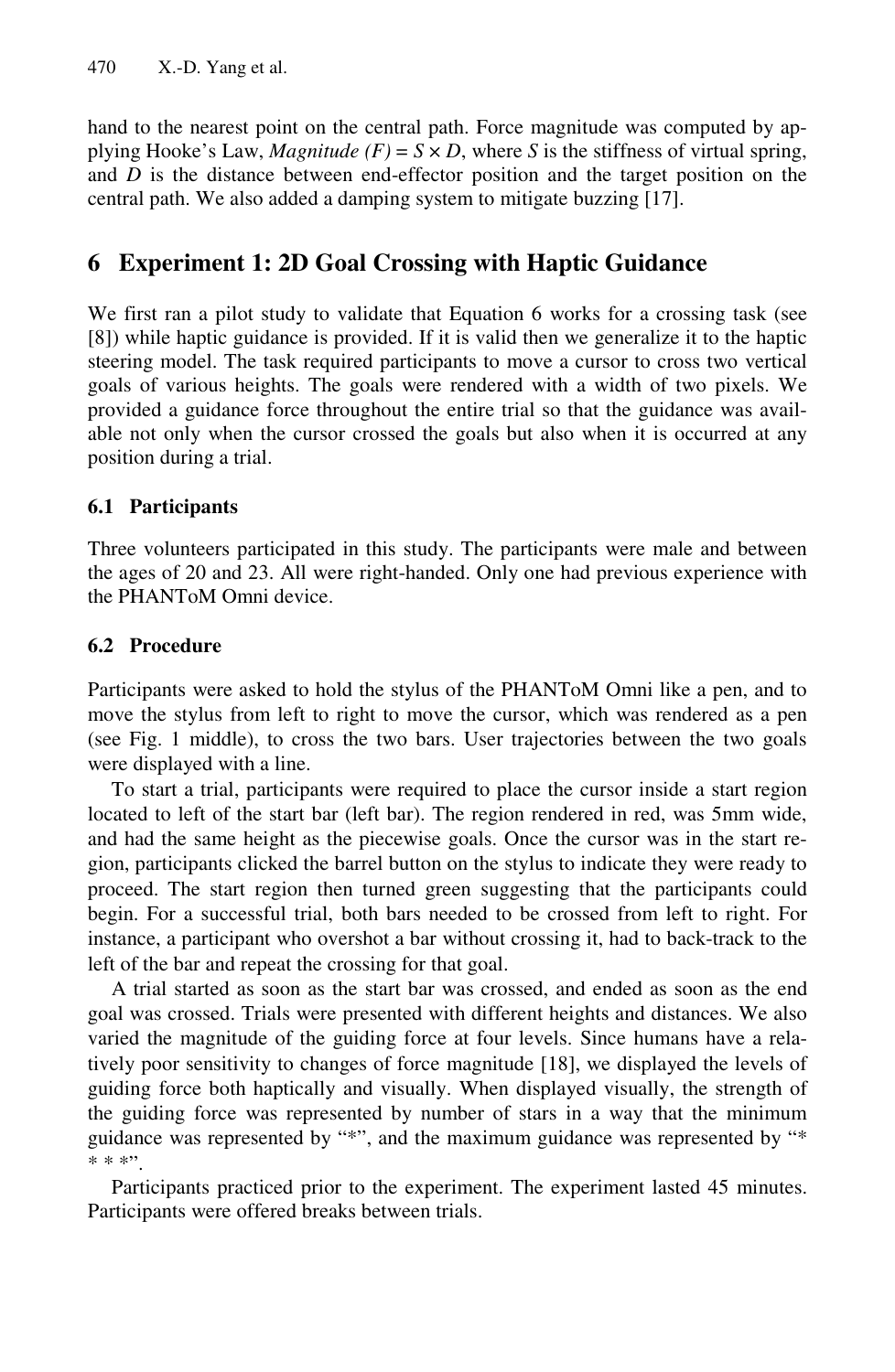#### **6.3 Experimental Design**

The study employed a 4×4×4 within-subject factorial design, The independent variables are the width of the goals, *W* (5, 10, 15, and 20 pixels, corresponding to 5, 10, 15, 20 mm), the distance or amplitude between the goals, *A* (26, 80, 133, and 186 pixels, corresponding to 50, 150, 250, and 350 mm), and the intensity of the haptic guidance, which is represented by spring stiffness, *S* (0.05, 0.2, 0.35, 0.5). The combination of the independent variables resulted in 64 conditions, with the corresponding IDs calculated by Equation 7.

The experiment was organized into 3 blocks. Each block contained 5 threads, and each thread consisted of 64 trials each representing one *A*×*W*×*S* combination. This resulted in a total of 960 trials. Trials were presented randomly within each thread.

### **6.4 Results**

Movement time (*MT*) was recorded between the times the cursor crossed the left and right bars. Similar to [8], we removed outliers that were more than 3 standard deviations from the group mean (less than 1% of the data). A repeated-measures analysis of variance of movement times yielded a main effect of *S* ( $F_{3,6} = 8.05$ ,  $p < 0.02$ ), *W* ( $F_{3,6}$  $= 36.8, p < 0.001$ , and *A* ( $F_{3.6} = 64.04, p < 0.001$ ). There were also significant interactions *A* by *W* ( $F_{9,18} = 11.91$ ,  $p < 0.001$ ), *S* by *W* ( $F_{9,18} = 26.7$ ,  $p < 0.001$ ), and *S* by *W* by *A* (*F*27, 54 = 2.49, *p* < 0.01).

*MT* decreased as the intensity of the force-guidance increased. Movement time for *S* = 0.05, 0.2, 0.35, and 0.5 were 411, 359, 343, and 334ms. A post-hoc Tukey-Kramer analysis showed that movement time for  $S = 0.05$  was significantly longer than the others (all  $p < 0.001$ ), while the others did not differ significantly from each other (all  $p > 0.05$ ).

With *S* increasing from 0.05 to 0.2, from 0.2 to 0.35, and from 0.35 to 0.5, the average completion time was reduced by 52, 16, and 9ms, suggesting that, beyond a certain threshold, the improvement on movement time decreased and leveled out as the intensity of guidance force increased. We can not confirm this statistically because of a small sample size. This question is further studied in the next experiment.

Using a non-linear regression method, we estimated the value of to be 28.274. In order to be consistent with [1], the *index of difficulty* (ID) was measured in pixels. Fig. 2 shows the movement time as a function of the proposed *index of difficulty*. Linear regression analysis showed that the data fit the model with an  $R^2$  of 0.92. The equation for *MT* is given by:

$$
MT = -57.1 + 158.83 \times \log_2(A/(W + 28.274 \times S) + 1). \tag{10}
$$

This pilot study validated our proposed model for predicting movement time for a force-enhanced goal-crossing task. In the next experiment, we validate the proposed model (Equation 9) for the force-enhanced tunneling task.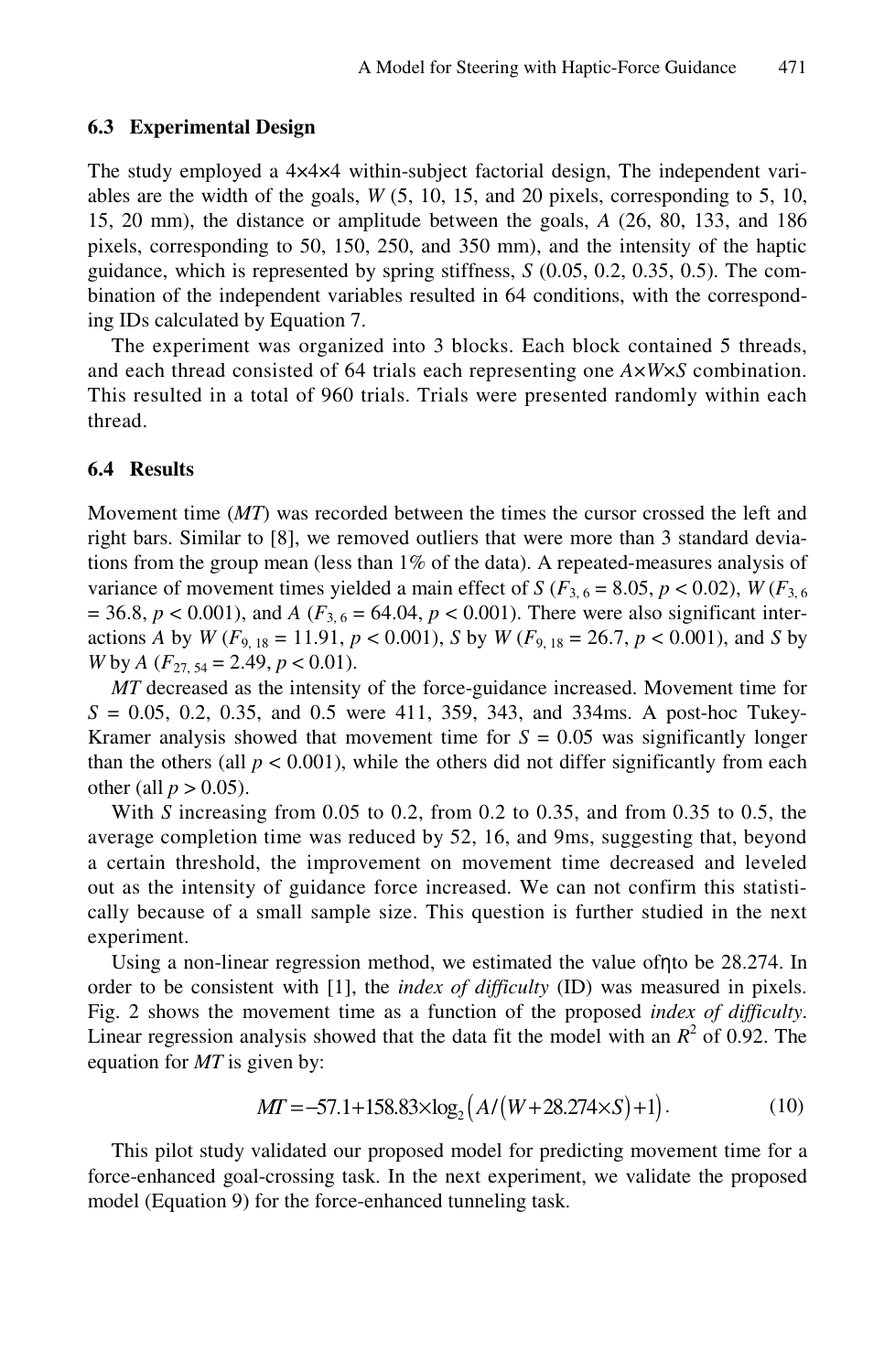

**Fig. 2.** Movement times by ID

# **7 Experiment 2: Tunneling with Haptic Guidance**

The first experiment demonstrated that, when force-guidance is provided, our model of crossing can be used to predict movement time as a function of task difficulty. In this experiment, we studied haptically enhanced steering tasks. The task involved steering a cursor through prescribed tunnels. Force-guidance was provided to limit participants' hand movements within the tunnels. Similar to the first experiment, four levels of guiding force were tested. We investigated whether the proposed model (Equation 9) can be used to predict movement time for this task. We expected to determine how user performance varies with the intensity of the guiding force.

## **7.1 Participants**

Fifteen university students participated in this study. The group consisted of 3 women and 12 men between the ages of 20 and 30. None had participated in the previous experiment. All but one were right-handed. Seven participants had experience with the PHANToM Omni device. The participants received \$10 dollars for participation.

## **7.2 Hypotheses**

Based on prior work and on the first experiment, our hypotheses were as follows:

H1: The effects of force-guidance on movement time reduce when the intensity of the force-guidance exceeds a threshold.

H2: The effects of haptic guidance on error rate reduce when the intensity of forceguidance reaches a certain threshold.

H3: Weak force-guidance result in more errors with longer and/or narrower tunnels. With strong force-guidance, the length and width of a tunnel has a weaker effect on performance.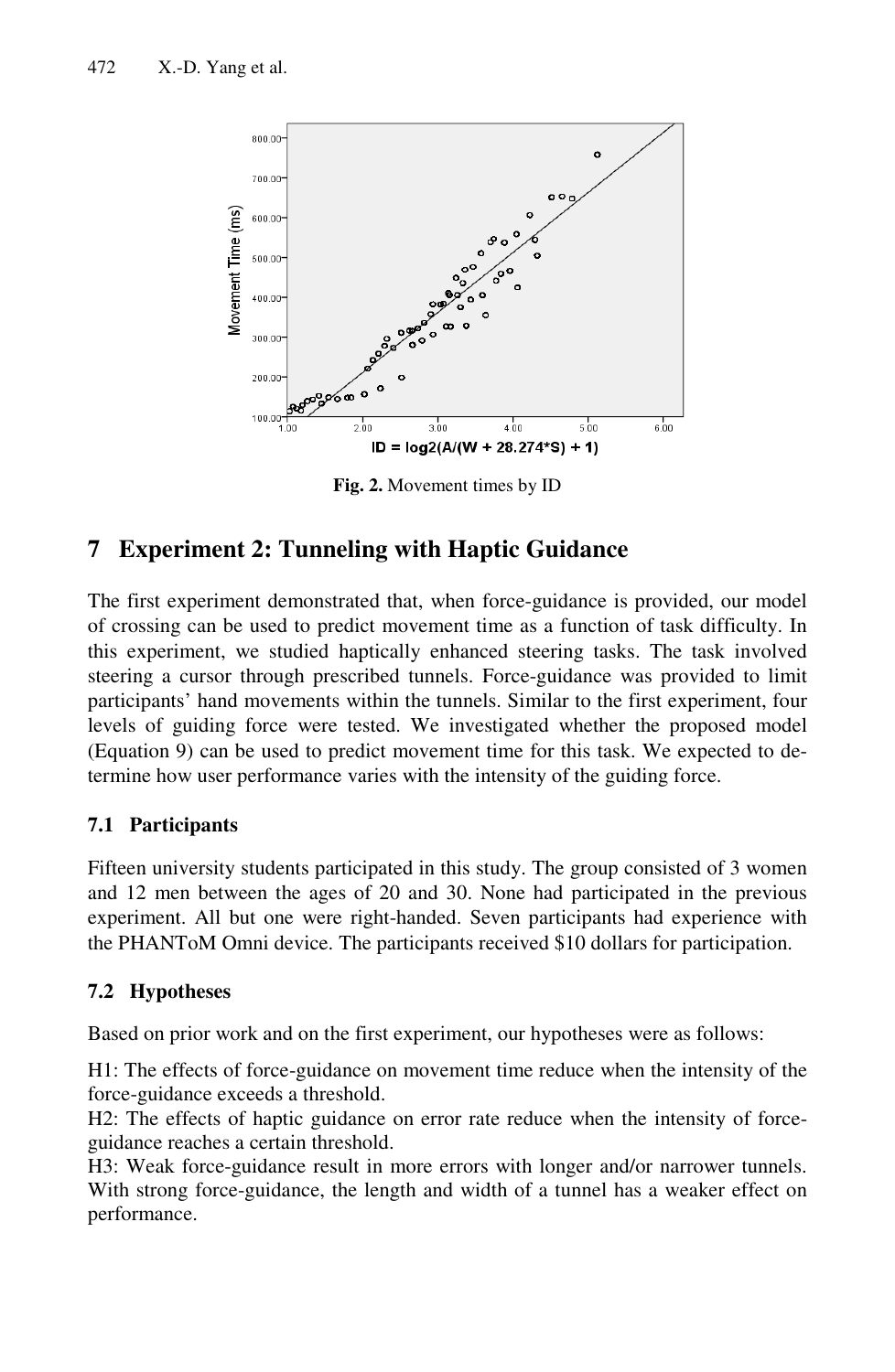### **7.3 Procedure**

The procedure was similar to the first experiment. Participants were asked to steer a cursor through prescribed tunnels of different length and width (see Fig. 1 right). Force-guidance was provided to constrain participants' movements inside the tunnels. A successful trial required the participants to steer the cursor from the left end of the tunnel to the right end of the tunnel. A trial finished as soon as the cursor exited the tunnel's right end. An error occurred if the cursor exited the tunnel before the right end was reached. The tunnel was rendered in light green and turned to red if an error occurred. Similar to the first experiment, the intensity of the guiding force was displayed visually to the participants. We also displayed the error rate. Participants were asked to balance speed and accuracy so that their error rate did not exceed 3%.

A warm-up session was given to participants prior to the experiment. The entire experiments lasted 45 minutes. Breaks were encouraged during the experiment.

### **7.4 Experimental Design**

The design of this experiment was the same as for the first experiment. A fully crossed design resulted in 64 IDs based on Equation 9. The experiment consisted of three blocks, each with 64 conditions that were presented in random order. Each condition was repeated 5 times. In total, there were 3 (blocks)  $\times$  5 (repetitions)  $\times$  64 (conditions) = 960 trials per participant for a total of 14400 trials.

### **7.5 Results**

Movement time (*MT*) was recorded from the time the participants entered the tunnel on the left to the time of exit on the right. Similar to the previous experiment, we removed trials containing errors (1.3%). We also removed outliers more than 3 standard deviations from the group mean (1.8%). In the results reported below, Greenhouse-Geisser adjusted F-Ratios were used whenever appropriate.

A repeated-measures analysis of variance yielded a main effect of *S* ( $F_{3, 42}$  = 104.72,  $p < 0.001$ ),  $W(F_{3,42} = 93.55, p < 0.001)$  and  $A(F_{3,42} = 237.04, p < 0.001)$ . As expected, there were also significant interactions *S* by *A* ( $F_{9, 126} = 86.2, p < 0.001$ ), *S* by *W* (*F*9, 126 = 100.83, *p* < 0.001), *A* by *W* (*F*9, 126 = 103.9, *p* < 0.001), and *S* by *A* by *W* (*F*27, 378 = 45.95, *p* < 0.001).

**Hypothesis H1:** The average movement times for  $S = 0.05, 0.2, 0.35,$  and 0.5 were 651, 494, 419, and 395ms. With *S* increasing from 0.05 to 0.2, from 0.2 to 0.35, and from 0.35 to 0.5, the average completion time was reduced by 157, 75, and 24ms. Post-hoc Tukey-Kramer analysis showed that movement times decreased significantly with each increase of *S* (all  $p < 0.001$ ). Because of the design of this study, the results did not show the movement time improvement as the intensity of guiding force was increased. Therefore we do not know at what value the amount of improvement starts to decrease. Nevertheless, the result showed clearly that such improvements are less significant as the guiding force increases. This supports our hypothesis. Furthermore, we expected a leveling-off effect in terms of improvements to our performance after the guiding force reaches a certain threshold value.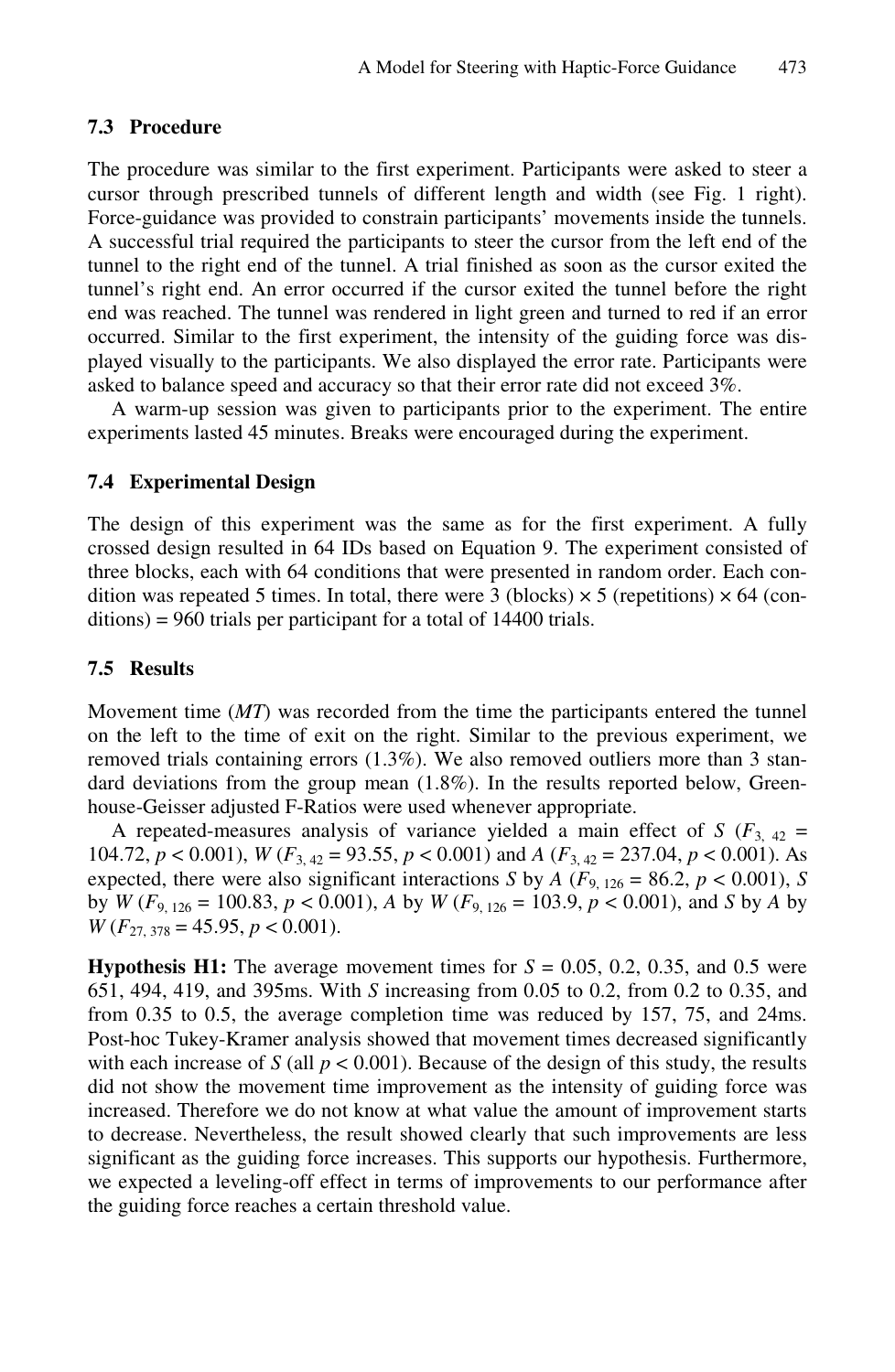**Hypothesis H2:** The number of errors for *S* = 0.05, 0.2, 0.35, and 0.5 was 108, 35, 18, and 17. The number of errors reduced by 73, 17, and 1 as *S* increased from 0.05 to 0.2, 0.2 to 0.35, and 0.35 to 0.5. This clearly supports our hypothesis that the reduction of the error rate reduced as the intensity of guiding force exceeded a threshold value. Unfortunately, the results do not allow us to identify the threshold. Similar to the improvement of task completion time, we expect the improvement of error rate to level off once the intensity of guiding force exceeds a certain threshold.

**Hypothesis H3:** Fig. 3 shows that the participants made fewer errors as the intensity of the haptic guidance increased. Eighty percent of the errors were made for  $S = 0.05$ and  $S = 0.2$ . For these values of *S*, the variables *A* and *W* significantly affected error number. This effect was, however, noticeably weaker once *S* increased to 0.35 and 0.5. This supports our hypothesis that, with stronger haptic guidance, the characteristics (*A* and *W*) of a tunnel have less influence on the number of errors.

For some applications, for example tele-haptic surgery, driving a car [19], or learning handwriting [15], it is desirable for users to keep their movement as close as possible to the center of a path. We thus measure the effects of *S*, *A*, and *W* on the deviation distance between the ideal central path and user trajectory.

A repeated-measures analysis of variance revealed a significant effect of  $S(F_{3, 13831})$  $= 1689$ ,  $p < 0.001$ ). Interestingly, there was neither an effect of *W* ( $F_{3, 13831} = 4.1$ ,  $p >$ 0.05) nor of *A* ( $F_{3,13831} = 2$ ,  $p > 0.05$ ). This indicates that stiffness is the only factor that influences deviation (see Fig. 4). A post-hoc Tukey-Kramer analysis showed that deviations decreased significantly as the intensity of haptic guidance increased (all *p* < 0.001). Similar to the improvements with movement time and error rate, our results showed that the improvement of deviation decreased as the force intensity increased.

Finally, to validate the proposed model in Equation 9, we used a non-linear regression to estimate the value of η. We found it to be 19.619. The *index of difficulty* (ID) was again measured in pixels. Fig. 5 shows the movement time as a function of the proposed ID. A linear regression analysis gave a model fit with  $R^2 = 0.98$ . The equation for *MT* is given by:



$$
MT = 32.59 + 64.69 \times A / (W + 19.619 \times S)
$$
 (11)

**Fig. 3.** Number of errors as a function of guiding forces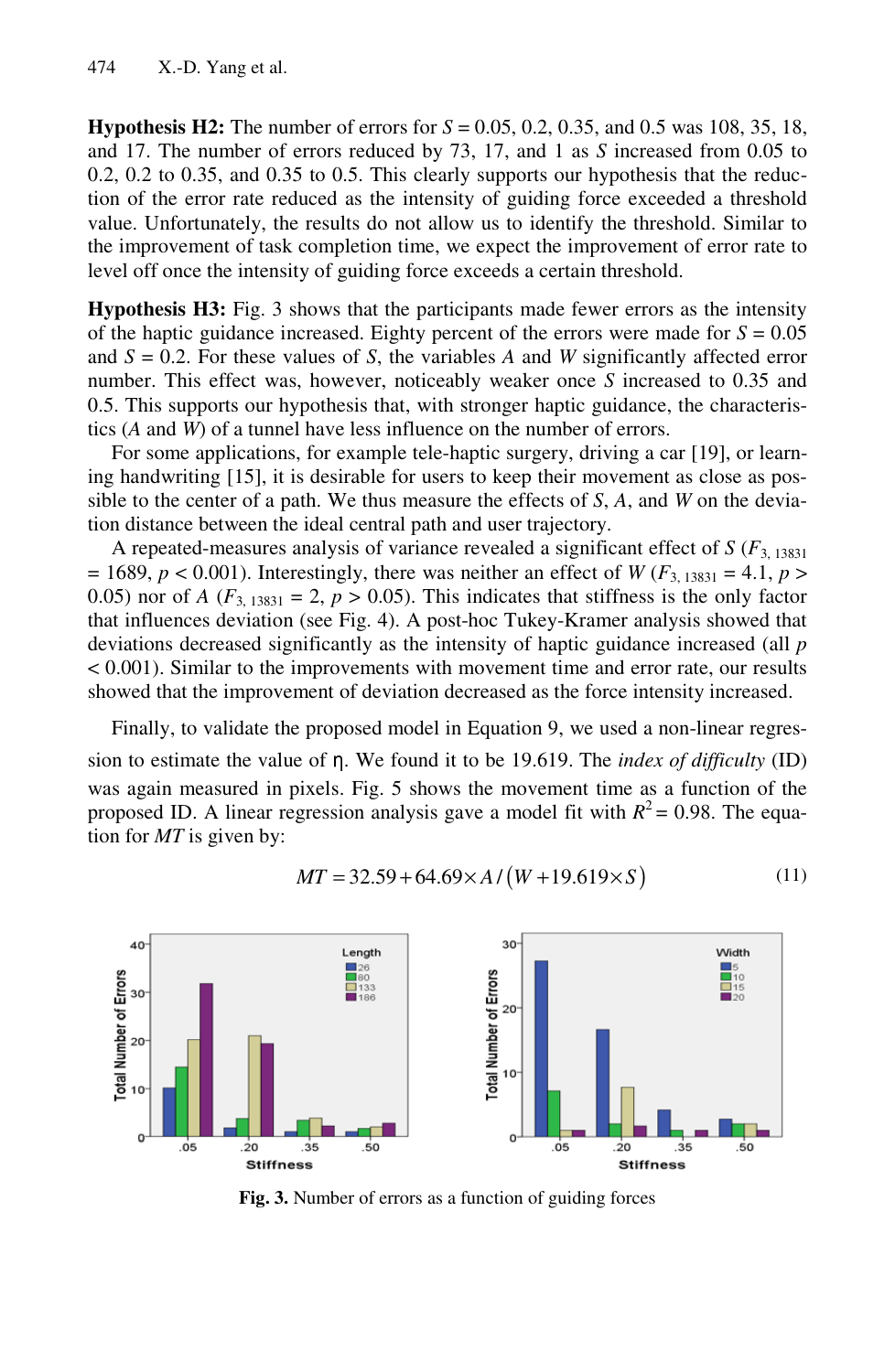

**Fig. 4.** Average deviation distance as a function of guiding force. Standard errors are also shown.



**Fig. 5.** Movement times by ID

The average guiding force for *S* = 0.05, 0.2, 0.35, and 0.5 were 0.27N, 0.56N, 0.67N, and 0.81N. Paired t-tests showed that the force magnitude increased significantly as *S* increased (all  $p < 0.001$ ). We found it is also possible to model the movement time by replacing *S* by its corresponding force magnitude. A non-linear regression method produced an estimated value forηof 12.769. The equation for *MT* is as follows  $(R^2 = 0.94)$ :

$$
MT = -16.548 + 84.462 \times A / (W + 12.769 \times F) \tag{12}
$$

## **8 Discussion**

#### **8.1 Leveling-Off Threshold**

The results of our study showed that the intensity of force-guidance affects the speed of a steering task such that the stronger the guiding force the faster users can perform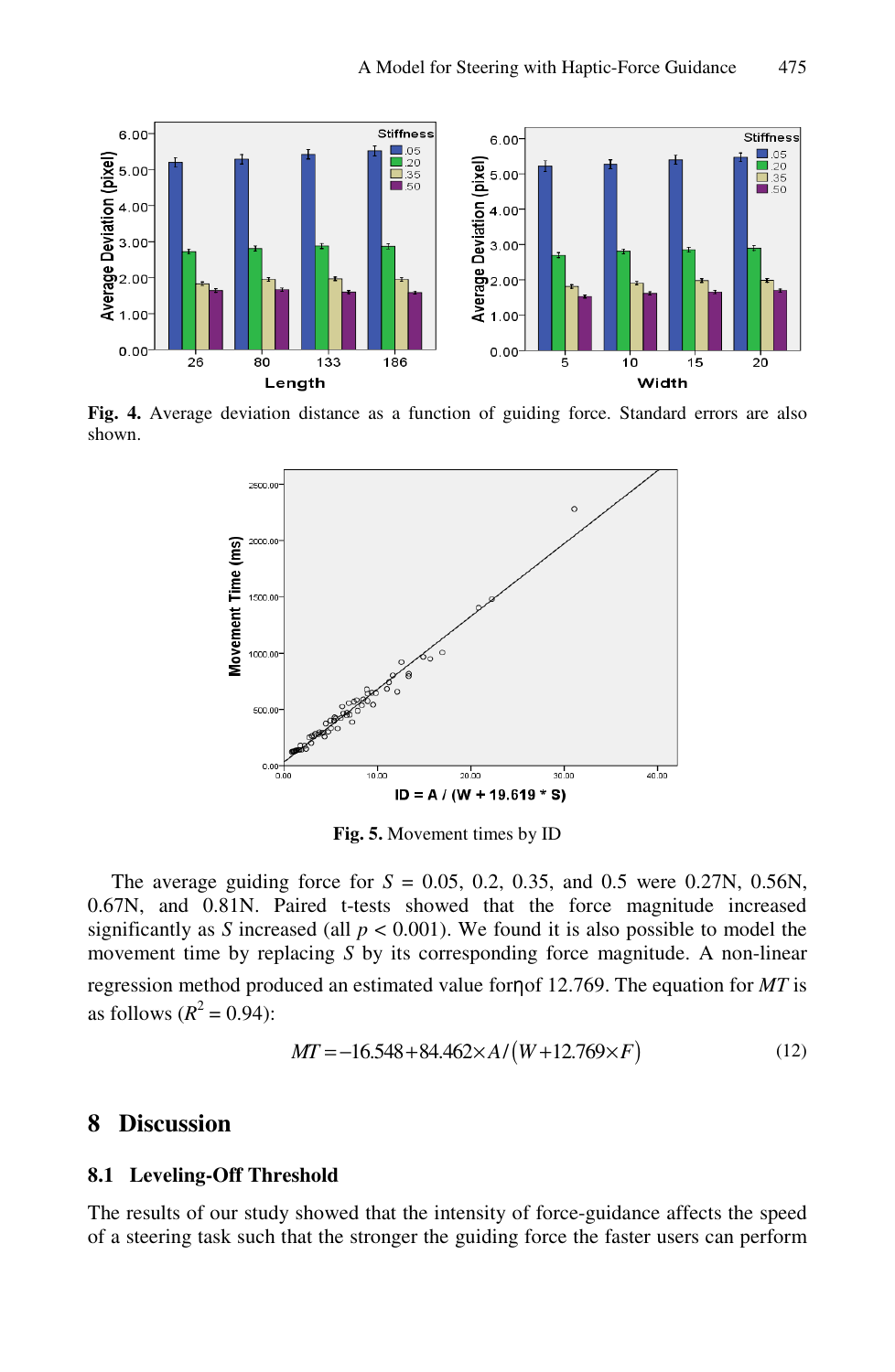

**Fig. 6.** Improvement on task completion time decreases as the strength of guiding force increases

the task. However, as expected, speed improvement does not grow linearly with the intensity of guiding force. It decreases as the force intensity exceeds a threshold value (see Fig. 6). This indicates that a certain a guiding force *G* is "sufficient" for assisting users to perform quickly on a haptic steering task. Increasing the magnitude of the guiding force beyond *G* does not necessarily improve task completion time. In realworld applications, we commonly see that designers employ the maximum output of the force feedback device as the force-guidance in trajectory-based tasks [17]. Our results, however, demonstrate that this is not necessary for achieving optimal performance. Therefore, being aware of the leveling-off at *G* is beneficial for designing effective force enhanced interfaces. This will be further investigated in our future work.

Note that *G* may vary based on the difficulty of a steering task. In general, a steering task is composed of several sub-steering tasks. Hence the difficulty of the task can be considered a combination of the difficulties of the sub-tasks. For instance, the difficulty of steering through an L-shape path can be considered as the combination of the difficulty of steering through a corner and steering through two straight paths. Given that the difficulties of steering through a corner and steering through horizontal and virtual paths are different [6, 12], a single *G* does not work for this case. For this reason, it is necessary to be aware of the values of *G* at different parts of a steering task, and to adjust the intensity of guiding force accordingly to achieve the best performance.

#### **8.2 Errors and Deviations**

As expected, error rates to decrease as the guiding force gets stronger. With a sufficiently strong force, errors can thus be reduced. This explains the finding that, with strong haptic guidance, the length and width of a tunnel have less influence on the error rate. Tasks such as selecting a menu item from a cascaded menu or selecting a line of a sentence in a text editing software requires the mouse cursor to be moved inside a tunnel. Failure to do so causes the task to fail. Our finding suggests that if the index of difficulty (*A*/*W*) is high, a strong guiding force is preferred. Generally, larger forces are better, but this is not the case for movement time.

Unlike general tunneling tasks, tracing a trajectory (e.g. learn to write strokes of Chinese words) requires hand movement to stay within a tunnel defined by a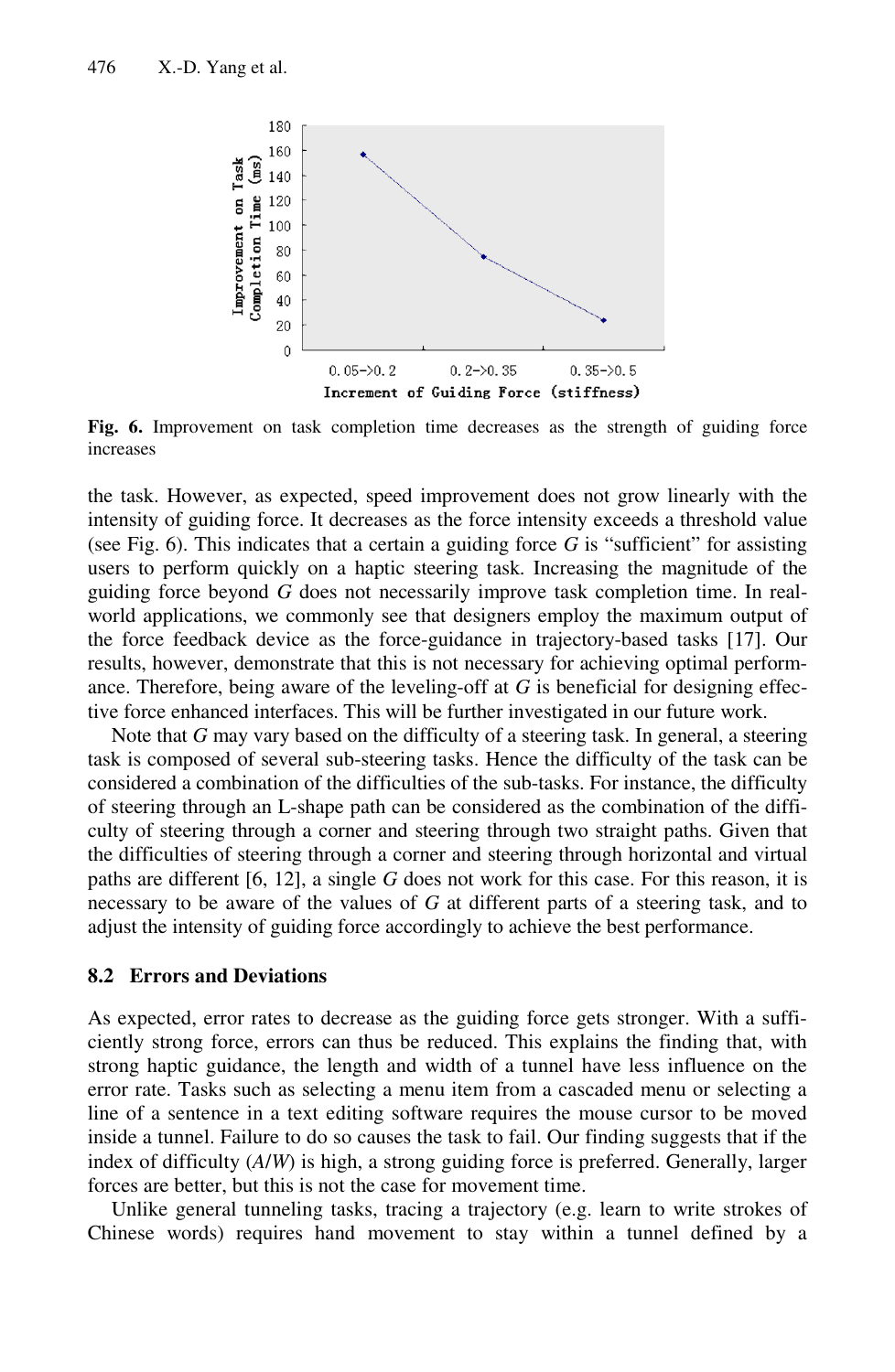tolerance region while keeping the deviation as small as possible. The results showed that reducing the index of difficulty (*A*/*W*) does not necessarily make the task easier. Therefore, tracing a long path with haptic guidance may not be more difficult than tracing a short path.

We demonstrated that the proposed model can be used to predict movement time of a force-enhanced steering task. The model suggests that for passive constraint guiding, increasing the guiding force has the same effect as increasing the width of the tunnel. Therefore, if for some reasons the width of a tunnel needs to be reduced, e.g. as a result of increasing the number of menu items, the guiding force should be increased to achieve similar performance levels. Conversely, if the width of a tunnel is increased, the guiding force can be reduced.

## **9 Conclusion and Future Work**

We presented and empirically validated a model for force-enhanced steering tasks. We derived the model from the well-known steering law [1] with the addition of the guiding force. In two experiments, we demonstrated that the proposed model can be used effectively to predict movement time for steering tasks when force-guidance is provided. The model suggests that providing guiding force orthogonal to hand movement has the same effect as enlarging the width of the tunnel. We explored user performance with respect to the intensity of the guiding force. Results show that the effects of force-guidance on movement time reduced as the intensity of guiding force increased. This suggests that the maximum force of a force-feedback device is not necessarily be the most suitable for achieving the best performance.

Future work will focus on producing design guidelines for force-enhanced interaction for specific tasks. We are also interested in finding a model for the tasks where force-guidance is provided in an active manner, i.e. when a user's hand is haptically led by the guiding force through an ideal trajectory.

## **References**

- 1. Accot, J., Zhai, S.: Beyond Fitts Law: Models for trajectory-based HCI tasks. In: ACM CHI, pp. 295–302 (1997)
- 2. Accot, J., Zhai, S.: More than dotting the i's foundations for crossing-based interfaces. In: ACM CHI, pp. 73–80 (2002)
- 3. Accot, J., Zhai, S.: Refining Fitts Law models for bivariate pointing. In: ACM CHI, pp. 193–200 (2003)
- 4. Ahlström, D.: Modeling and improving selection in cascading pull-down menus using Fitts' law, the steering law and force fields. In: ACM CHI, pp. 61–70 (2005)
- 5. Campbell, C., Zhai, S., May, K., Maglio, P.: What You Feel Must Be What You See: Adding Tactile Feedback to the Trackpoint. In: INTERACT, pp. 383–390 (1999)
- 6. Dennerlein, J., Martin, D., Hasser, C.: Force-feedback improves performance for steering and combined steering-targeting tasks. In: ACM CHI, pp. 423–429 (2000)
- 7. Forsyth, B., MacLean, K.: Predictive Haptic Guidance: Intelligent User Assistance for the Control of Dynamic Tasks. IEEE Transactions on Visualization and Computer Graphics 12(1), 102–113 (2006)